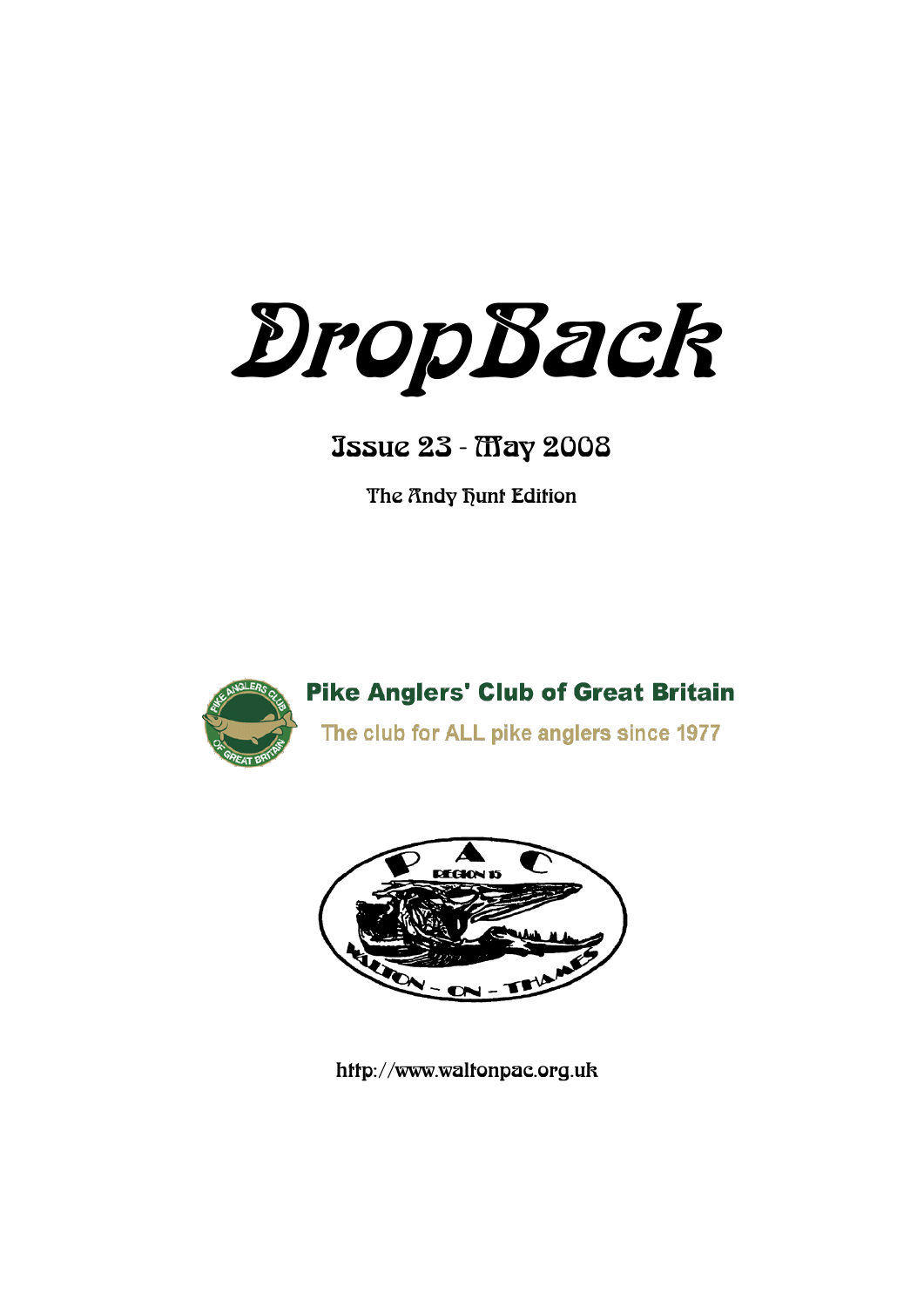## **RO's Ramblings**

So here we are, eventually, another edition of the region magazine. The last edition was in February 2007.

Where have the last 12 months gone?

Looking back over the past year, I have failed to achieve any of my goals or ambitions in relation to my fishing. This has all been due to pressures of work, even to the extent that I have missed my spring trip to Scotland for the first time in 23 years! This is not good.

I have made a promise to myself to never allow this to happen again and to this end I am negotiating to work compressed hours, so that I can work a 4 day week and have every Friday off. This has not proved to be as easily arranged as I had hoped, but I will not bore you with the details.

So, what of the coming year?

First and foremost is to arrange events for the region meetings, I have a few ideas (very few) and would appreciate any suggestions form you the members. In my previous ramblings I suggested we, the "junta", could perhaps do with some help and muted that maybe we should form a committee and would anybody be interested in assisting. I have not heard anything. We could do with raising the profile of the region. This could be achieved by having a sort or PR person, perhaps just penning a few lines each quarter for Pike Lines. Maybe designing or utilising any posters available from the PAC to be displayed in local tackle shops. Something to think about, perhaps you could assist re this.

Following the success of the practical demonstration, by Tim Kelly (subsequently to be referred to as the "Reel Doctor"), of multiplier maintenance. I will be looking to arrange similar events in relation to rod ring replacement and fly tying.

This edition of the magazine has completely exhausted our collection of articles, so once again I will be badgering people to get their creative juices flowing.

Our efforts on the trout lake have so far failed to produce the goods and I think the May lure evening will probably be the last, although I may attempt to keep our options open and just have a one-day event there in the late autumn and then perhaps once a year.

I am working on another venue, an exclusive carp fishery and will keep you informed of any developments.

My personal aims for this coming year are to get out fishing! I intend to continue my summer lure fishing and try some light luring, after perch and chub. In addition I have a few days booked on various trout waters around the country, something I am looking forward to, always a challenge and sociable.

I have visited a few old haunts and selected a couple to target later in the year. Somewhat worryingly, I also retrieved my bedchair and bivvy from the loft and sorted out my Delkims and sounder box! I will let you know if this madness progresses further.

I plan to have a week away with the boat in October, either in Scotland or the Lake District. I am currently researching venues and accommodation, a bit old to rough it for a week, nowadays.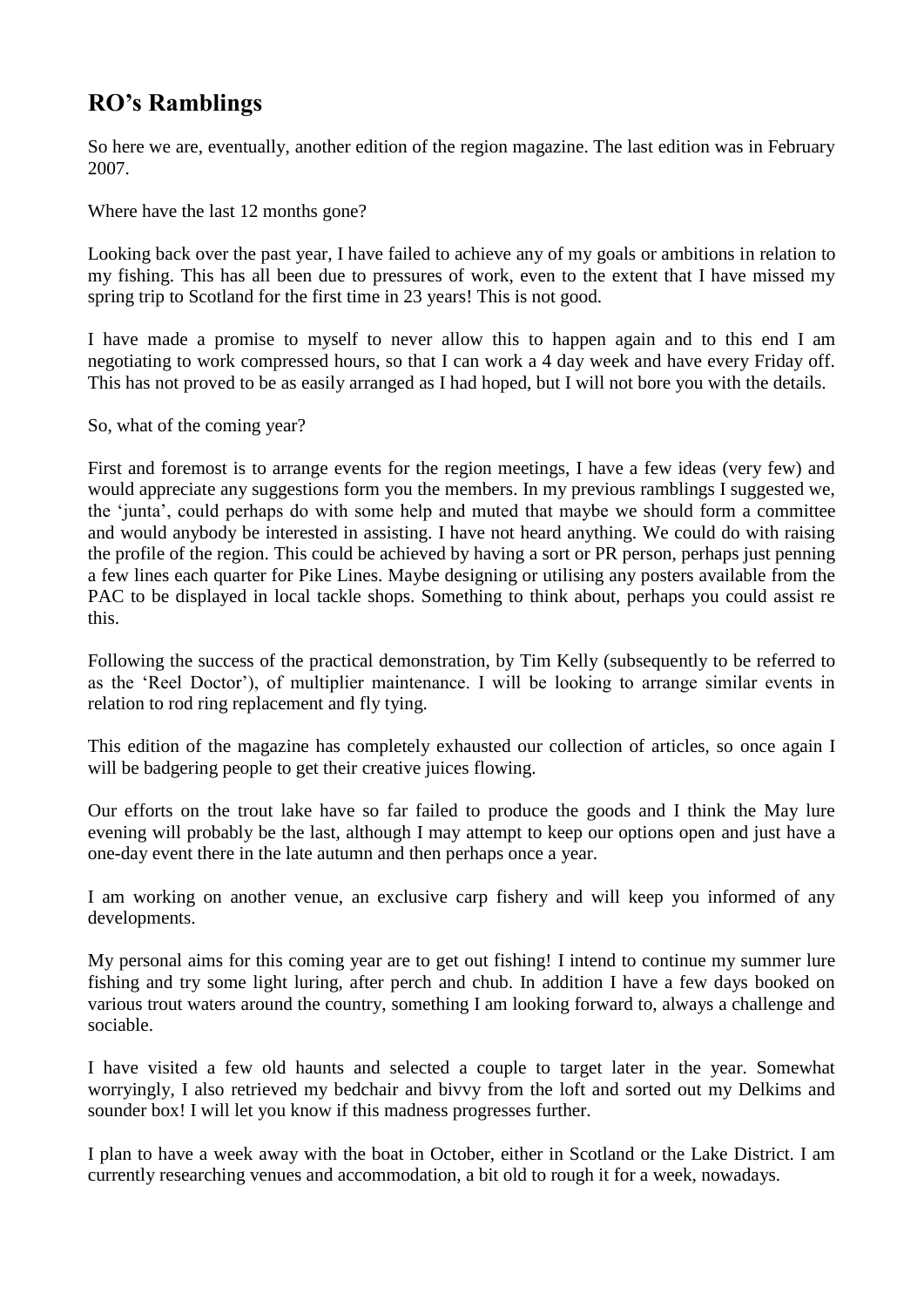That's all from me for this edition; hopefully we will be able to return to our twice yearly publication, when I am inundated with new articles!

Tight Lines



**The Crayfish Pit**

This a short article about a gravel pit which I lightly fished over some six years whilst the pit was maturing as a fishery. It covers the rise and fall of the pits emerging pike population and the effects human intervention had on them through my own angling observations. If anything it shows how transient a pike fishery can be.

When it comes to new waters it is not very often that a plan comes together in pike fishing. Most ventures come don"t come to much in terms of quality fishing, which can be a little disheartening. If however you enjoy the act of searching, learning a little more about pike and you keep your expectations on an even keel then each new venture will bring its own rewards. Having said that I would very much like to catch a 30 pound pike and each year I spend a few days on known trout waters, just because unlike my local waters I can be certain they contain fish of this size. So my local expectations are set on 20 pound fish, though I believe under certain circumstances fish of 30 pounds can be present.

Each year I take time out for a wander around some new waters prospecting with a lure rod. The dream is of course to find a new water, with little or no other pike fishing. For a while I did have something close to this.

The pit such as it was, became know to me as the Crayfish pit for reasons which will be obvious later. It was originally dug as two pits, finally joined together as the last gravel machinery was removed leaving an "L" shaped pit of about 13 acres. I"m not sure about how old the pit was at this stage but I guess at least eight years old judging from the trees growing in its margins. I left it a further five before I ventured onto the pit with a spinnerbait to prospect it. As far as I am aware the water had never been stocked; not that this has ever worried me as perch and pike seem to get into waters on their own. Even so I was pleasantly surprised to catch two perfectly conditioned if not scrawny two pound pike after a few hours trying. This in no way justified a serious follow up but I decided to keep an eye on the place and was back again about the same time next year with an almost repeat result. Encouraged a little, this time I had circumnavigated the lake hoping to learn a little more. My impression was that it was a very deep pit; most banks were very steep with no margins whatsoever, though there was shallower weedy water at the two ends of the pit. It was also gin clear with visibility down to 10 feet from the high banks. The far bank from the access point was completely wooded, unfishable and seemed especially deep. Almost predictably the fish I had caught all came from the shallow water.

The next year for some reason I didn't get to the pit and by the time I got there the year after things had changed. This time my spinnerbaits didn"t pick up any little pike in the shallow areas of the previous years, so I changed to crankbaits and wandered further down the pit. Still no success, that is until I came across a submerged gravel bar, the only feature I could observe along the whole bank. At this point I had a pike of around eight pounds come short of the lure. This was just what I had been waiting for; a sign that the pit had matured to the point where there was potentially something worth fishing for. At this point I guess the pit was at about 12 years old.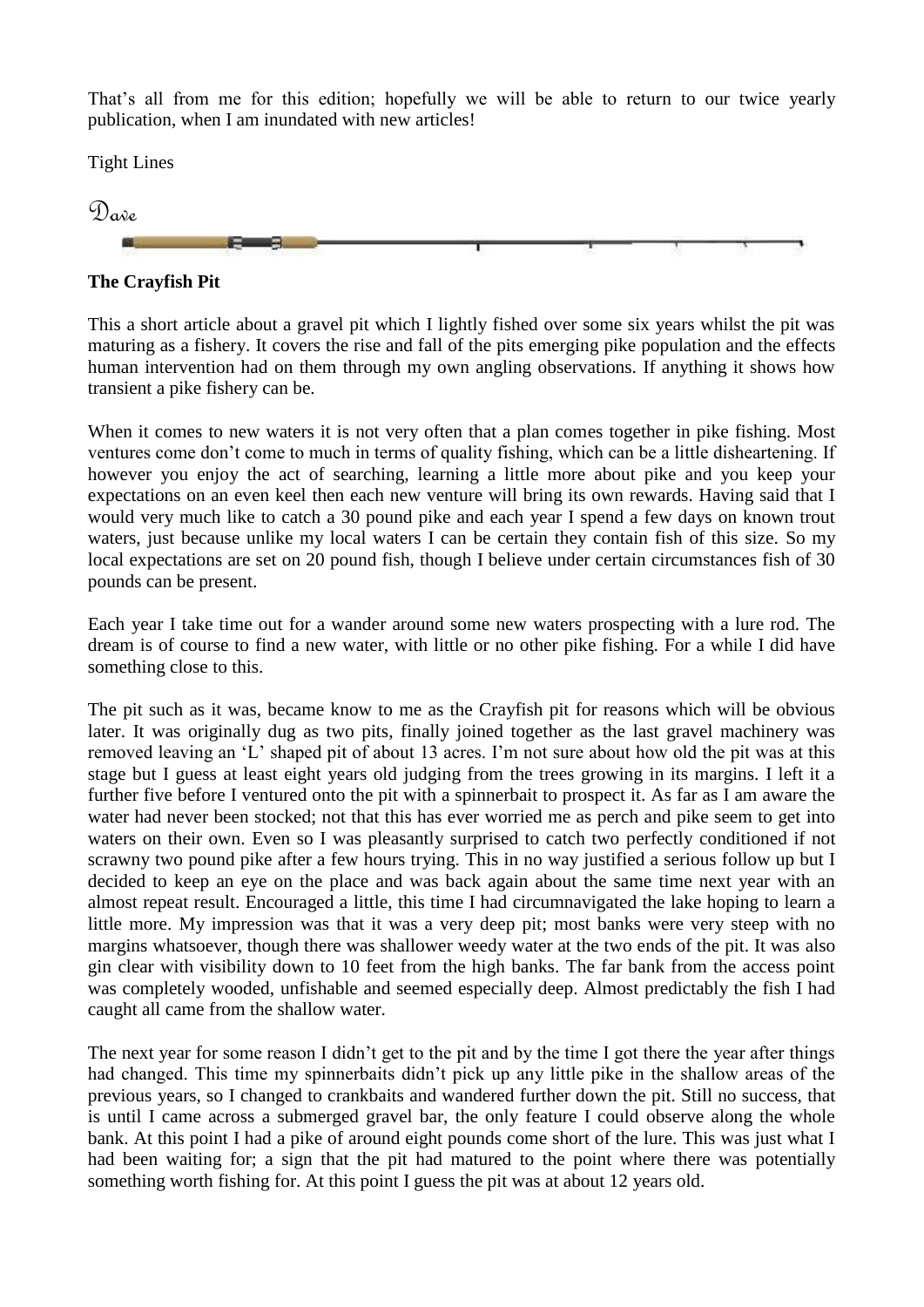I returned to the pit in November that year with a bag of dead baits and the usual plethora of rods associated with bank fishing. Setting up by the gravel bar I soaked some trout in the margins to defrost and was some what alarmed to see one being dragged away even before I"d set the first rod up. Alas not a pike, but some quick landing net work saw me face to face with the first signal crayfish I"d ever seen. It very soon became apparent the pit was alive with them, a bait fished on the bottom was intercepted in seconds, literally. Plumbing the gravel bar revealed a dream feature with a fantastic drop off on one side of it. About 20 minutes later I caught a pike of around seven pounds, which I could help thinking was the one that followed my lure some months previously. An hour later with no more takes coming I started to leap frog along the bank fishing a sink and draw rod in between the float fished baits.

Moving so quickly from such a feature might seem impatient on my behalf but I reasoned that with pike in the pit hadn"t been caught before and in gin clear water, if the baits were anywhere near a pike a take would come quickly, as it had with the seven pounder. As it happened, it was the right thing to do and the sink and draw bait did the business producing two low double figure pike. Both takes came on the drop may be justifying my impatience. What I did like was that all the fish were fin perfect and of excellent proportions, beautifully marked as you would expect from a clear water pit.

Encouraged I was already planning my next trip; interestingly the last two fish came from a completely featureless area about 20 metres apart and about 70 metres from the "dream feature" gravel bar leaving me wondering were to start on my next visit. Two weeks later I was back. This time I chose to start at the other end of the pit but to follow the tactics from last time and leap frog from the start. The wind was blowing right to left and offshore so the plan was to use a drifter on one rod whilst leapfrogging the other float rod, working the sink and draw rod in between. An hour into the session the drift float went under about 15 metres out having dragged round into the shore. The result was another pristine pike this time of about 14 pounds. (see pic overleaf)

Unfortunately by the end of the session I"d worked the entire bank, past the gravel bar and onto the shallow water at the other end of t he pit without another take. Again the fish had come from a featureless area.

Whilst the results weren"t fantastic it was interesting fishing with the bonus that I seemingly had the fishing to myself. On so many of my local pits, especially ones that are worth fishing, you are competing with other anglers and to be successful you need to take account of the affect that other angling pressure has on fish behaviour and fishing for pressured fish has long lost its appeal for me.

Besides I was enjoying the challenge of unravelling the pits secrets for what they were; a pit at least 12 years old, presumably un-stocked with fish, but obviously stocked with signal crayfish. In fact heaving with crayfish; an improvised trap albeit a large one produced over 150 of them when left over night. A pit which had previously only produced scrawny jacks a few years ago that had now produced three pristine doubles with little sign of the jacks. Despite the fact that there was a pair of grebes on the pit and regular sightings of cormorants it seemed fairly obviously the pike were predominately eating the crayfish.



**14lb Crayfish Pike in Pristine Condition**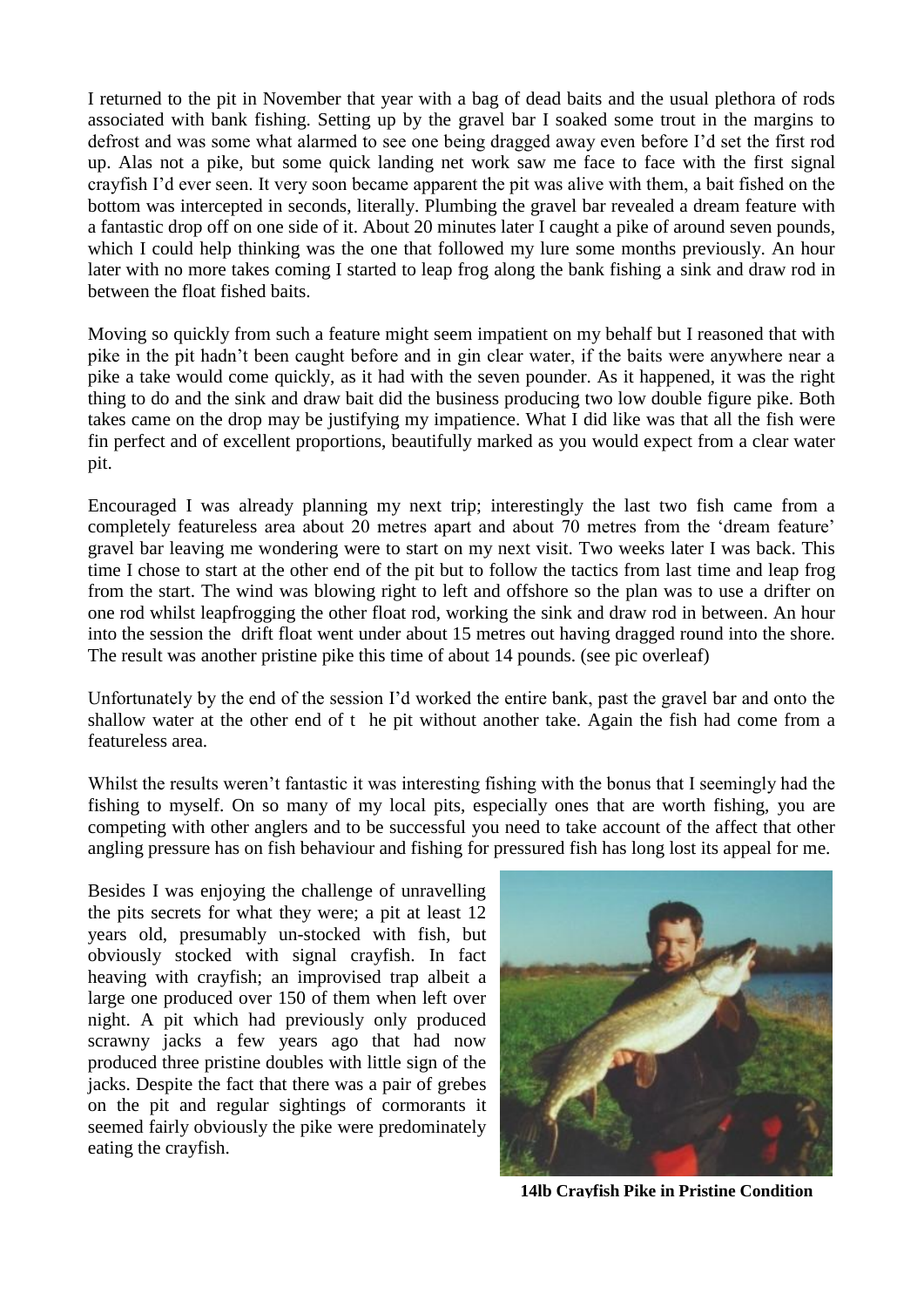

**The Fat 18lb Fish**

On my final session fishing off the bank I managed a rather odd looking fish of just over 18 pounds, it was rather short and fat and as you can see from the photo it had a slight deformity where its head bent downwards. The reason this photo was taken with me crouched down, was due to the fact that the bank I was fishing runs parallel to a main rod and just as I was preparing to take the photo three anglers were walking past, carrying off their bargains from a major tackle sale that was going on up the road.

The last thing I wanted was to be seen with a decent fish by other anglers. There was already evidence that there was some other pike fishing going on as there was discarded tackle packages

on the bank. The crayfish where also being caught as I"d found an improvised trap and several crayfish carcasses on the bank. The 18 pounder was once again caught leapfrogging and was the only take of the morning. In the afternoon I fished off the shallow bank were I had first caught the jacks and caught a fish of about five pounds, a much thinner fish but never the less well proportioned. This was only the second small fish I"d caught out of six since I"d started bait fishing the pit.

Now whilst I had been reasonably successful up to now I was fairly sure that the bigger fish I was picking up were feeding fish; actively on the move because they were basically caught randomly and away from any feature I could discern. What I wanted to find was where the pike lived and in this respect I felt I was only scratching the surface. On each session I had observed the grebes working in a small bay on the opposite side of the pit which was unfishable from the bank due to being heavily wooded, perhaps this was the area were the pike lived?

I had worked out that boat access was possible so the next session was spent afloat in my boat accompanied by my friend Neil.



**Picture 3 Launching the Boat Pre Dawn**

We obviously headed straight over to the bay, float trolling one rod each on the way. Whilst trolling along the overhanging trees as we entered the bay I picked up a fish of 11 pounds, seemingly justifying the effort of launching the boat. Within five minutes of returning this fish I had another take but as I was bringing this one to the boat Neil also hooked into a fish, which was obviously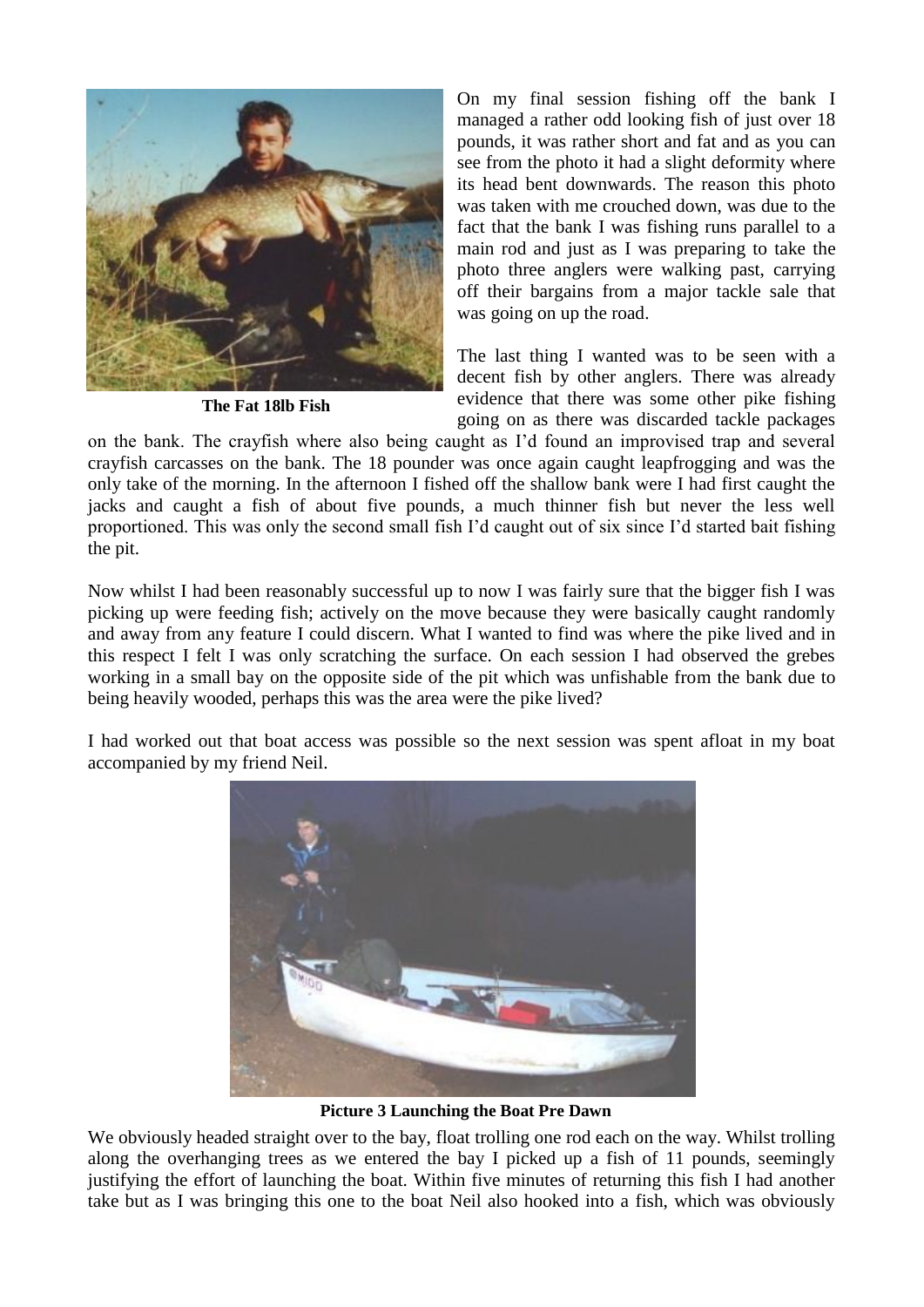bigger. With a mind on his fish I unhooked my fish which was about 15 pounds over the side of the boat just in time to see Neil get into trouble and finally have his fish come adrift on a sunken tree. However, not before I caught a glimpse of an estimated 20 pound fish in the clear water.

We fished the rest of the bay systematically with the fish finder revealing a nice plateau in the centre which had depths ranging from 8 to 15 feet, but no more fish. Never the less the fish caught and lost, plus the features were a strong indication that we had found at least one of the places the pike lived. With no more takes coming our way it was time to explore the rest of the pit. We picked up two very small pike in the shallows at the bottom end of the pit before turning and trolling up the road bank I had fished previously. We came to the gravel bar and the fish finder only emphasised the excellence of this feature, with the drop off at the end of the bar going from six to 16 feet of water, but again no fish. We trolled the whole road bank which was both featureless and fish less until we reached the top shallow end where we caught a number of small fish. By the middle of the afternoon we had covered the whole lake; much of it was around 18 feet deep with some areas down to 28 feet with a pretty flat bottom. To finish the day we returned to the bay and caught a further two doubles, this time from the plateau. As ever a boat and fish finder had revealed the secrets of the pit in double quick time. The three best features were the bay with the plateau and sunken tree, the gravel bar and the top shallows, with the only fish coming from the bay and top end shallows. It seemed that the bigger pike did indeed live in the bay as we had four doubles out of it plus a lost big fish. That session ended the seasons fishing on the pit on a bit of a high note and I felt I was beginning to get to grips with it.

Neil and I were back the next year but we only managed one trip during the Christmas break with a social afternoon fish. This time we got nothing from the bay, the gravel bar was as usual was barren but we had some fun fishing at the top end shallows with eight small fish to about nine pounds.

Perhaps my approach to this pit might seem casual but, I felt that we had probably caught or hooked most of the pike in the pit that first year so I had deliberately left it alone. I had however kept an eye on the place and on two occasions observed some rather dubious



**Landing a Jack from the Top Shallows**

characters fishing off the road bank and from experience assumed the pike population was going to be on the decline.

It was not until January the next season this time on my own, that I ventured back out onto the pit again. The trip was as much as anything out of curiosity to see how the pike where getting on. I headed straight into the bay which had a gentle breeze blowing out of it. Setting up as the boat gently drifted I dropped the first bait over the side and started setting up the second rod. Within 30 seconds of the bait being in the water and long before the second rod was set up it was taken. Tightening down on the fish which had taken the bait just off the sunken tree, I was reminded of Neil"s undoing two years previously. This time I knew of the trees existence so made no mistakes, even so with no anchor down it fairly pulled the boat around before I finally netted the fish which I felt sure was the one that had escaped Neil. In the bottom of the boat lay an obvious twenty, which on weighing hit the scales at 22.04. It is difficult to describe the pleasure that pike gave me. It was the culmination of many dead ends trying to find a new water with the objective of catching a gravel pit pike of over 20 pounds. It was made even better by the fact it was from a lake that I had seen being dug and first prospected five years ago. To me pike fishing is at its best when you are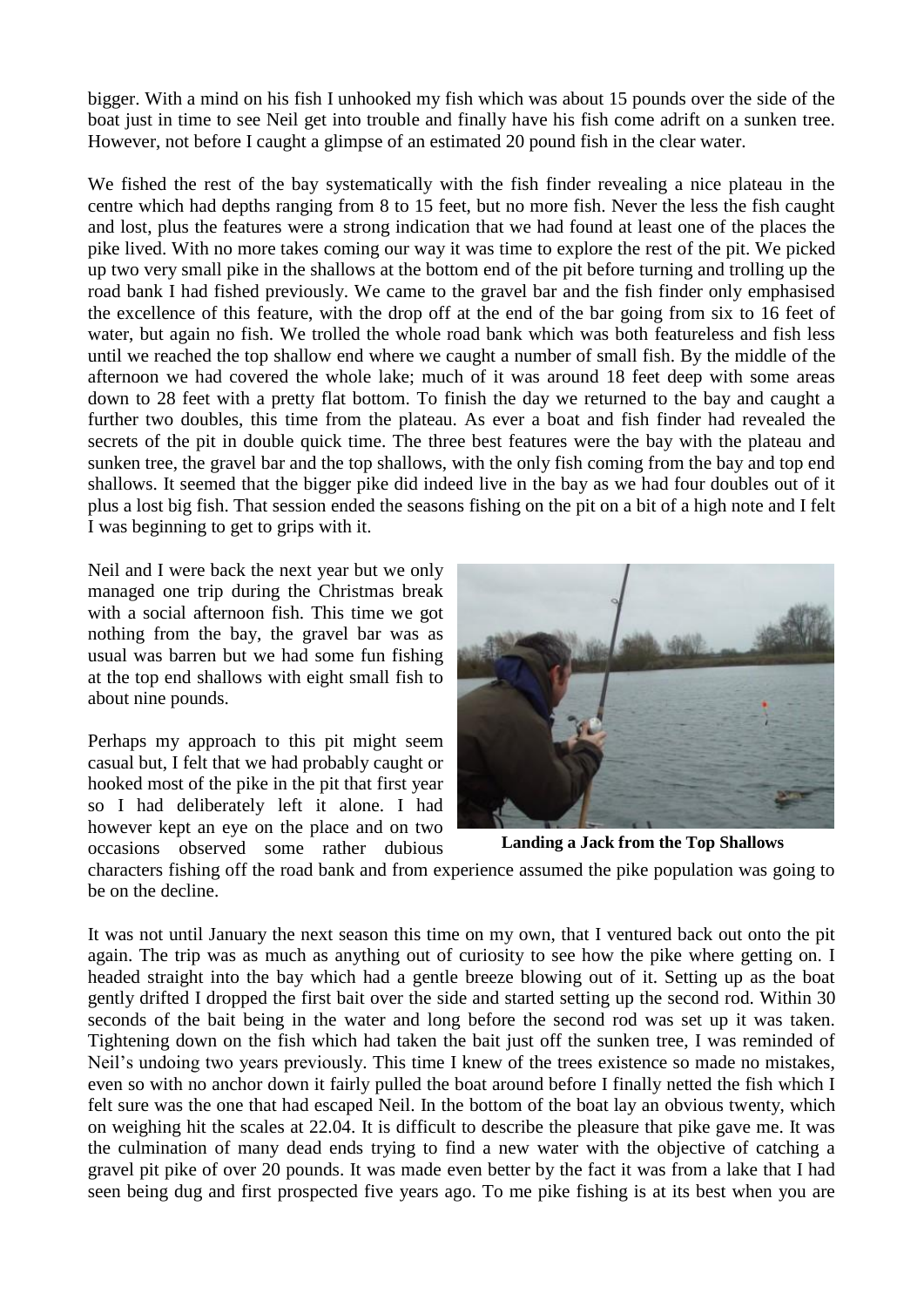

**The 22.04 Caught Within 30 Seconds**

left to find your own waters. Putting the significance of this catch into prospective; since the cormorants hit the scene this was the first 20 I had caught from a local gravel pit for 15 years. Twenty pound gravel pit pike are quite rare fish these days in the south east.

The only downside of the day was that no othe r doubles were caught and the only other fish I caught were small fish from the shallows at either end of the pit. This left me wondering about the fate of the other fish we had caught two years ago. Obviously I was sufficiently enthused by the capture of the 20 to be back the next weekend, this time with Neil to see if we couldn"t find the other

pike. The temperature had dropped since the previous week and our trolled baits came to nothing during the first hour. This did not unduly worry me as in these conditions fish often don't feed until later in the morning so we anchored up in the bay next to the plateau to await events. I had recently got the idea of using big bright lures to literally wake the pike up and so had a lure rod set up with a big orange spinnerbait. This was the perfect situation for such tactics and on about my twentieth cast with bubble trails left on the calm surface by the spinnerbait all around the boat I felt a

distinctive bump on the rod, struck and missed. I followed up with a bait quickly cast to the spot, which resulted in an almost immediate take and a short fight later a distinctly coloured fish of 17 pounds was landed.

This fish momentarily raised our hopes that the fish from two years ago were still about but the rest of the day was uneventful with just small fish coming from the shallows at the ends of the pit once again. Perhaps the other pike had succumbed to bad angling or pot fishermen after all?

All was pretty much revealed in the last two trips to the pit. The next trip was with my friend Richard. This time the bay didn"t produce any takes and it wasn"t until we reached the gravel bar swim (it was too good a feature to ignore) that we had a take. I had high hopes since it was a long time since the bar had produced. This time it was Richards turn and a few



**17lb and Distinctly Marked**

metres out from the bank he landed what looked like a decent fish. As we were so close in we decided to go ashore to weigh the fish and stretch our legs. The distinctive marks gave it away as the 17 from a few weeks ago which was disappointing for me but still a nice result for Richard.

Back in the boat again we dropped the baits in and set off again only for Richard to get another take almost immediately. A much shorter fight later and once more we were unhooking the 17 pounder. Two hours later, having covered all the usual areas without another take we were heading back to the launching spot and going over the gravel bar again when my float dived under. For the third time that morning we were looking at the now very distinctive 17 pounder.

This was obviously disappointing and left me wondering what had happened to the other large pike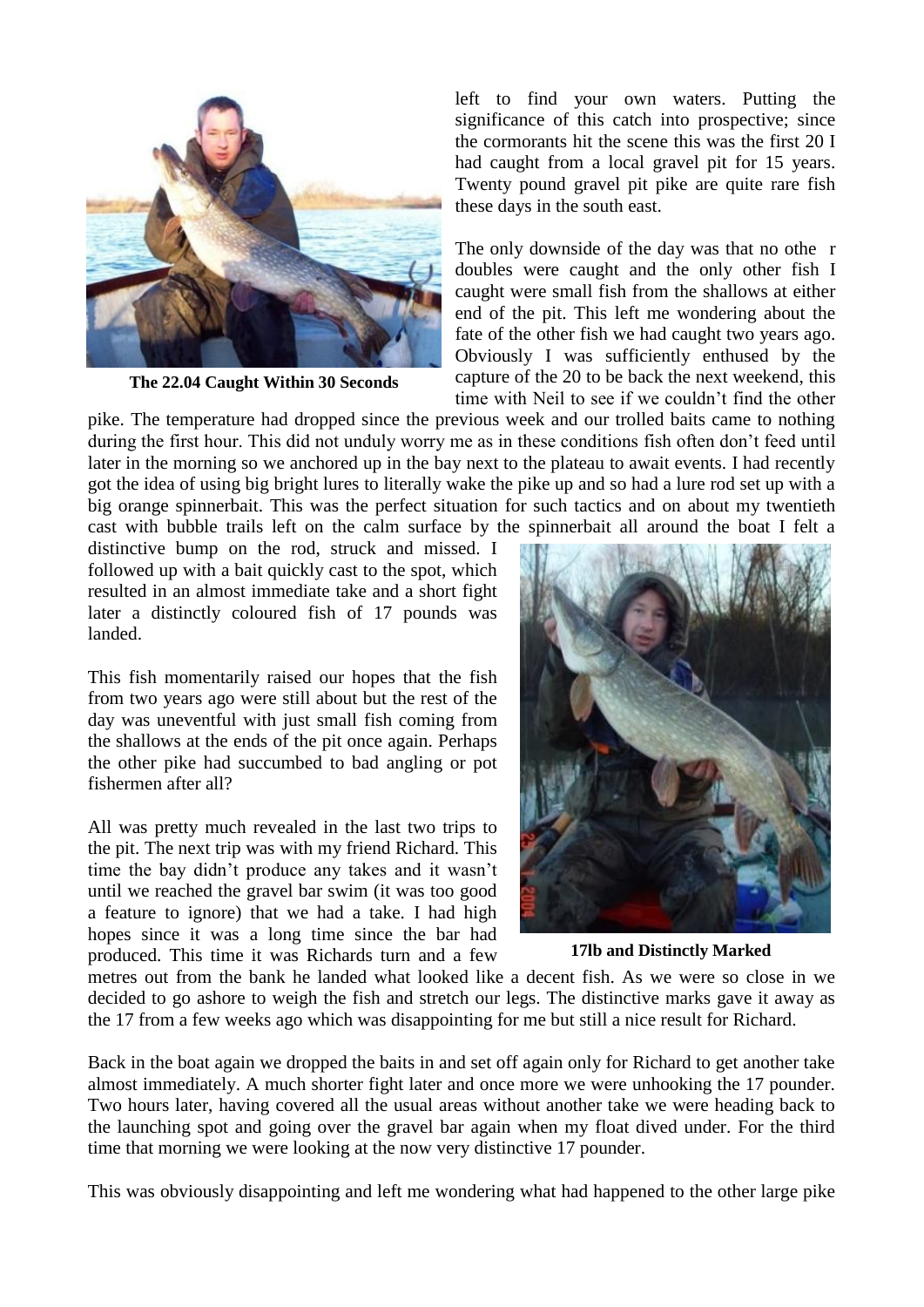we had previously encountered. With more evidence of bank fishing in the form of litter and fires I could only fear the worst.



**The 17lb Fish on the First of Three Captures that Morning**

My final trip on the pit came that same year, but in October of the following season. A friend of mine, Bruce, wanted to catch some crayfish so I thought it would be a good idea to put a trap out, have a mornings pike fishing on the boat then collect the trap at the end of the day and share out our catch of crayfish. The bay and the gravel bar were empty of fish, but the top end shallows had a few fish in residence as usual and we soon started to build up a reasonable catch of jacks. It was the first trip of the pike season and I was enjoying myself. I was even looking forward to eating some of the crayfish. Once again the pit had changed a little and for some reason the shallows were pretty devoid of weed for this time of year. This enabled the fish finder to show up a few more features previously hidden by thick weed, which kept my interest going. I wasn"t even concerned about the lack of a doubles. I think we were giving it another 'last' circuit of the shallows when the float went under again and I was at last attached to something decent. After a fair struggle we boated a long thin fish with an over sized head, which we weighed in at 17 pounds. Despite this, it appeared to be in good condition, fin perfect and with plenty of colour to it. Could it be the 22 of the previous January?

The next "little" change to the pit wasn"t discovered until we came to the shore. As we pulled the crayfish trap in the impossible was revealed; it was empty! The fish we had baited the traps with were just as we had left them. I couldn"t believe it. To make sure we cast out dead baits fished on the bottom whilst we packed the gear away. Not a crayfish to be found was the conclusion. Clearly the crayfish had been trapped and removed on a commercial scale which explained why the 17 pounder just landed was so thin. When I got home I checked the photos and my thoughts were confirmed, the 17 was indeed the 22 from back in January; just nine months ago. At his time of year I would have expected this fish to weigh around 19 pounds so it was clearly losing weight; its main source of food most likely being served up in a "**Prêt a Manger'** sandwich!

So six years after I"d first thrown out a spinnerbait to prospect what was in the pit it was time to draw it to a close. I had almost certainly had the best of it; the fun of finding a few fish in there, eventually fishing it seriously and finding a reasonable head of doubles, culminating in a low twenty. For all that, the icing on the cake was that I had the pit practically to myself, with absolutely no restrictions on how I fished it. Getting afloat completely opened it up and I"ve no doubt I would have struggled without it. You can never be certain, but I sure most of the bigger pike we caught in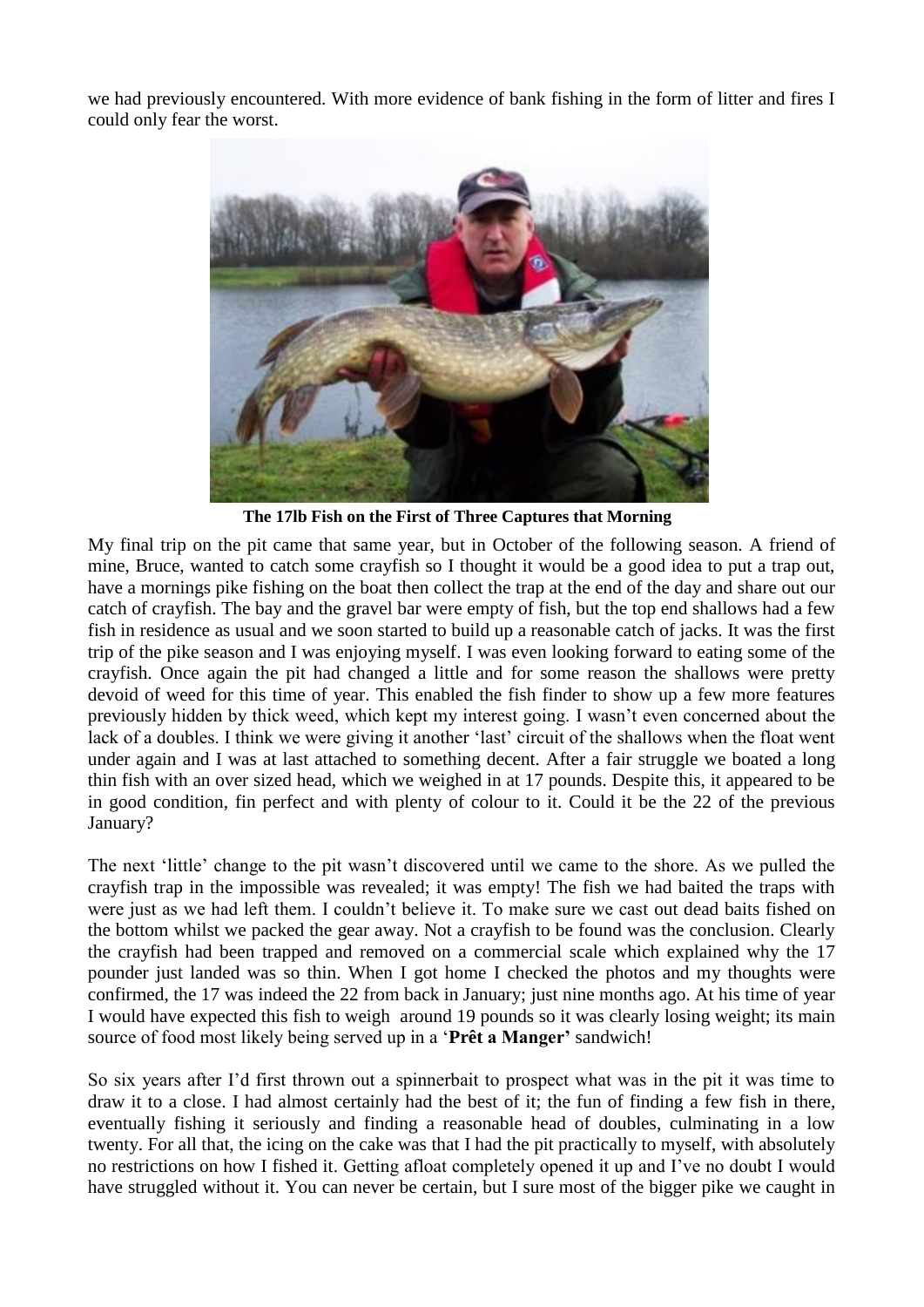

**The 22lb Fish down to 17lb and the last fish I caught from the Pit**

the first serious years fishing succumbed to bad angling or the "pot fishermen" who occasionally frequented the place. With good quality baits and the access afforded by the boat I find it hard to believe they could remain uncaught, especially with the repeat captures of the last two big fish continuing. Obviously if the pike and crayfish had been left alone the fishing would have continued to improve. However, as is so often the case, the intervention of others less informed or fishing for food brought another pike fishery to an early close.

As far as other species of fish were concerned I was only aware of perch and pike in the pit. I once found a dead perch of around 1.5 pounds speared by a cormorant. No doubt the perch also depended on the crayfish.

The pit is now under control of a local angling club and so is beginning a new stage of its development; no doubt the ubiquitous carp will feature heavily. Meanwhile I"m on the look out for another water that can offer similar challenges… three years on and a pit that I"ve been expecting to replace it is now being backfilled! As I said, as much as anything the fun is in the searching…and the searching…

*Andy Hunt 10th April 2008 Walton PAC*



### **Modern Pike Rigs an Essential Step towards Conservation?**

Even the title modern pike rigs, is a bit of a misnomer since just about every rig you would ever need to use has already been invented. Even if it hasn"t been invented yet, any useful new rig is likely to be either an adaptation of an old rig incorporating some new item of tackle or something so specialised that its application will be limited to the exception. Despite this, there is still room to look at rigs since they will always remain a discussion point, sometimes contentiously, simply because of personal preferences. It should come as no surprise that the following is based on my own personal preference, influenced in no small way by others. But I would urge all pike anglers to put preferences aside and adopt the principles of rig design set out here.

Looking back at the last 20 years, which is as far as I can remember, I would say the single biggest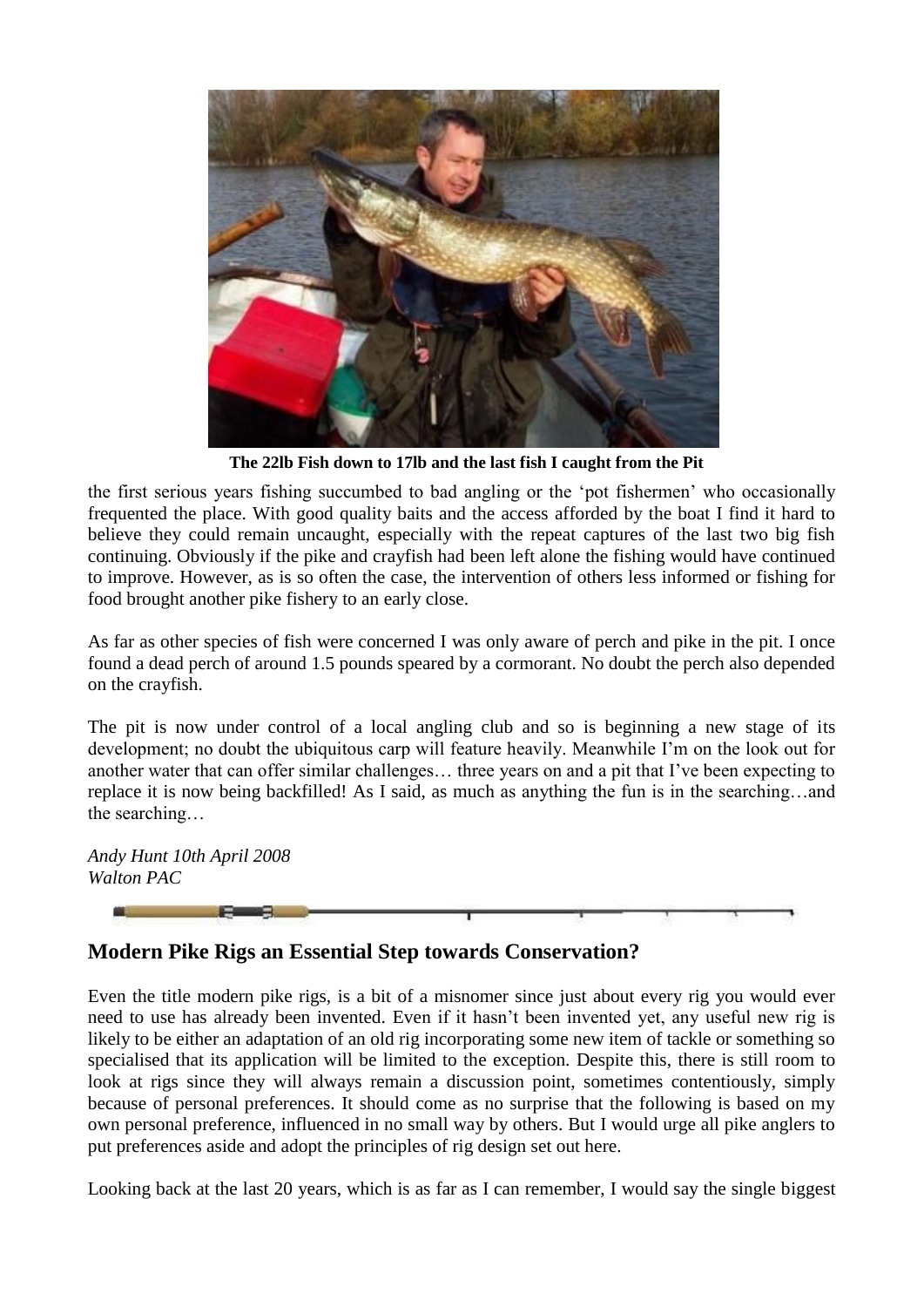innovation in pike angling has been the use of super braids. There is no doubt in my mind several hundred if not thousands of pike owe their lives to a DuPont chemist named Stephanie Kwolek. No other invention can have had such an impact on pike fishing in recent years. And I"m not being clever just Google "who invented Kevlar".

Putting jerk bait fishing aside when it comes to bait fishing the change from the standard 15lb mono has been a revelation. Now I will admit to missing the point when super braids first became available, I am no slouch when it comes to modern tackle and even in those early days I spotted the first braids when they



appeared in my Bass Pro catalogue (pre internet days). At the time I was doing a bit of barbel fishing and also enjoying the odd bit of lure fishing so I sent off for a spool of 6lb braid as this was the same strain I was using at the time for Barbel and a spool of 20lb braid for lure fishing; reasoning that an extra 5lb whilst reducing the diameter was a good compromise. My logic such that it was, being that I had consistently found that the lower diameter the line the more bites I would get (Barbel fishing influence).

So naturally I looked at the new line from this point of view namely the advantages I would gain from an even lower diameter for the same breaking strain. I even remember approaching Neville Fickling at a conference and trying to start a smart arse conversation about the new braided lines before I had tried them out only to be cut short with a dismissive comment to the effect they would never catch on (yes it took years of counselling to get over the rejection). The fact of the matter was that once I got to try my new super braids Neville was nearly proved right, the 6lb line was impossible to tie, whatever knot I used the best knot strength I could achieve was 4lb so the 6lb never even got spooled up. The 20lb was better but on my first trip out to a local weir pool the third cast found me retrieving a limp line minus trace and lure. It happened again a few casts later. What was happening was that line was rubbing over some rocks whilst the lure was being retrieved through the fast water beyond and the braid was being cut through on the retrieve, such was the appalling abrasion resistance of it at the time. Worst still having figured this out the braid would continually bunch up around the multiplier spool and bed in causing repeated backlashes (I didn"t know about putting mono on first then!). Suffice to say that was the last outing for that line. Still reeling from Neville's early dismissal I was forced to concede defeat and consigned my investment to the bin. Bring on the 15lb Big Game, and so it might have remained had I not allowed Phil Wakeford into my boat. His experience with braid was the opposite to mine having planned a trip to Ireland he purchased some braid for the trip but at short notice had to settle for 80lb breaking strain. Having used it to good success on the Ireland trip he continued to use it in this country with no evidence that the pike were put off by what is to those who have witnessed it, nothing much short of industrial strength washing line in appearance. Mind you I"ve since witnessed what Martin Godliman uses on his lure rods, suffice to say its yellow and wouldn"t look out of place in a ships rigging.

However the benefits of using such high strength line were obvious, not least because I was doing a lot of float trolling at the time and snagging up is an occupational hazard. Further more using line of this strength ensured none of the earlier problems I had experienced occurred. Besides the pike really didn"t seem to care about line diameter or visibility.

So what about rigs? Well actually it doesn"t matter what type of rig you use; except they **all** must be based on the principle that the weakest point in the rig is the hook, the next weakest link should be your wire trace, followed by your uptrace with your reel line being the strongest link in the chain. Why? Basically in the name of pike welfare, the whole point is to eliminate the possibility of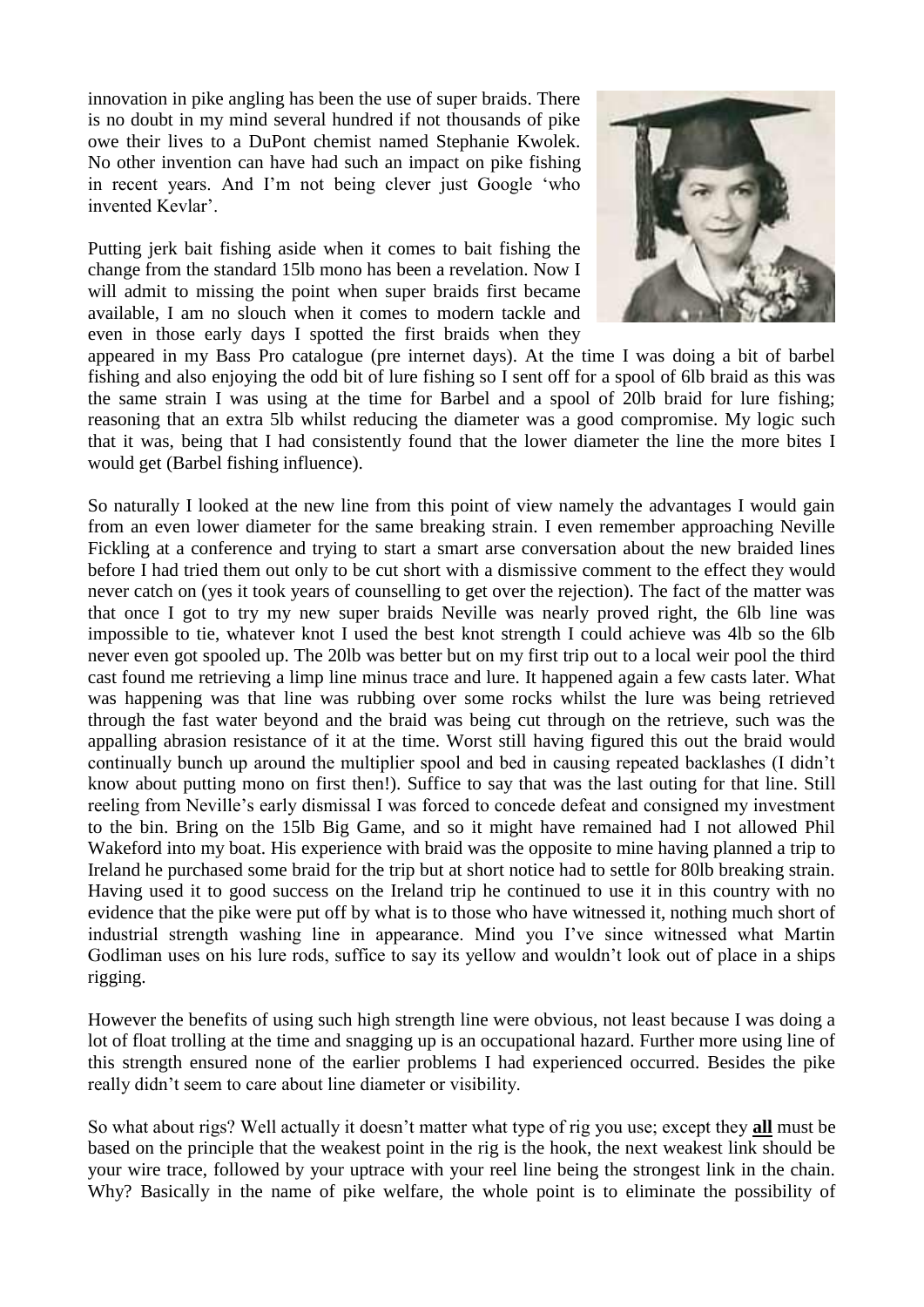snapping off and leaving a baited trace in the water for a pike to pick up and swallow. Making your weakest point your hook means if you hook a snag you should be able to bend the hooks out, if this isn"t possible say because all three prongs are trapped in the corner of a tight tree branch then the trace should snap.

None of this would of course have been possible if we weren"t able to use braid of 50lb and upwards. There is no real excuse for using braids of lower breaking strains than this for bait fishing now that they are available in such low diameters. It does however mean that you should throw away all those extra strong trebles; they have no place in modern bait fishing for pike. It would also be very helpful if the fishing tackle manufactures made some 40lb trace wire available, since the 28lb stuff currently available isn"t always up to the job of straightening the popular brands of trebles.

One more refinement I would expect a modern pike rig to have is barbless trebles on all points of the hooks. With the advent of bait retainers or the more economic use of orange traffic tape there is no need to have a barb to retain the bait. If you think about it, once you"ve hooked a pike the last thing you want is your hooks to retain a firm hook hold in the bait. It is so easy for a pike to shake the hooks out when they are still attached to the bait, but practically impossible to shake out once the bait is detached. Think about the principles behind the dead bait casting clip. I am convinced that most pike anglers that try barbless then go back to barbed do so because they have a retaining barb on the bait and lose fish as a consequence. Having fished alongside friends who still use barbed hooks I can't say that I lose any more fish than they do, mostly it's down to confidence in your tackle.

So a modern pike rig for bait fishing has at least a 50lb main line, a lower breaking strain up trace and hook trace with hooks that should bend out before the trace or main line breaks, is equipped with completely barbless trebles and uses a bait retainer to stop the bait coming off whilst its fishing but ensures the bait is released easily once a pike is hooked. Simple isn"t it.

PS - All the people referred to in this article are fictitious characters, probably.





### **Five 'Must Have' Lures.**

Prompted by Dave"s plaintive plea for stuff for "Drop Back", I took pity on him when he challenged me to name "My Five Must Have Lures". The only condition I insisted on was being allowed to be as egocentric and opinionated as I could be, whilst trying to actually answer the question. I had absolutely no thoughts whatsoever about earning a badge like Tim"s, (as if I could be tempted by such trivial baubles)!

It"s not really a sensible exercise, because it is always going to be dependent on a lot of outside variables like, venue, weather, time of year etc... For the sake of nailing something down I"ll imagine we are talking about fishing the Thames or the average gravel pit on a day when it's neither very hot nor cold.

So, in no particular order then…

#### **Soft plastics.**

There was a debate at the last meeting about 'life like lures'. By this I suppose I mean anything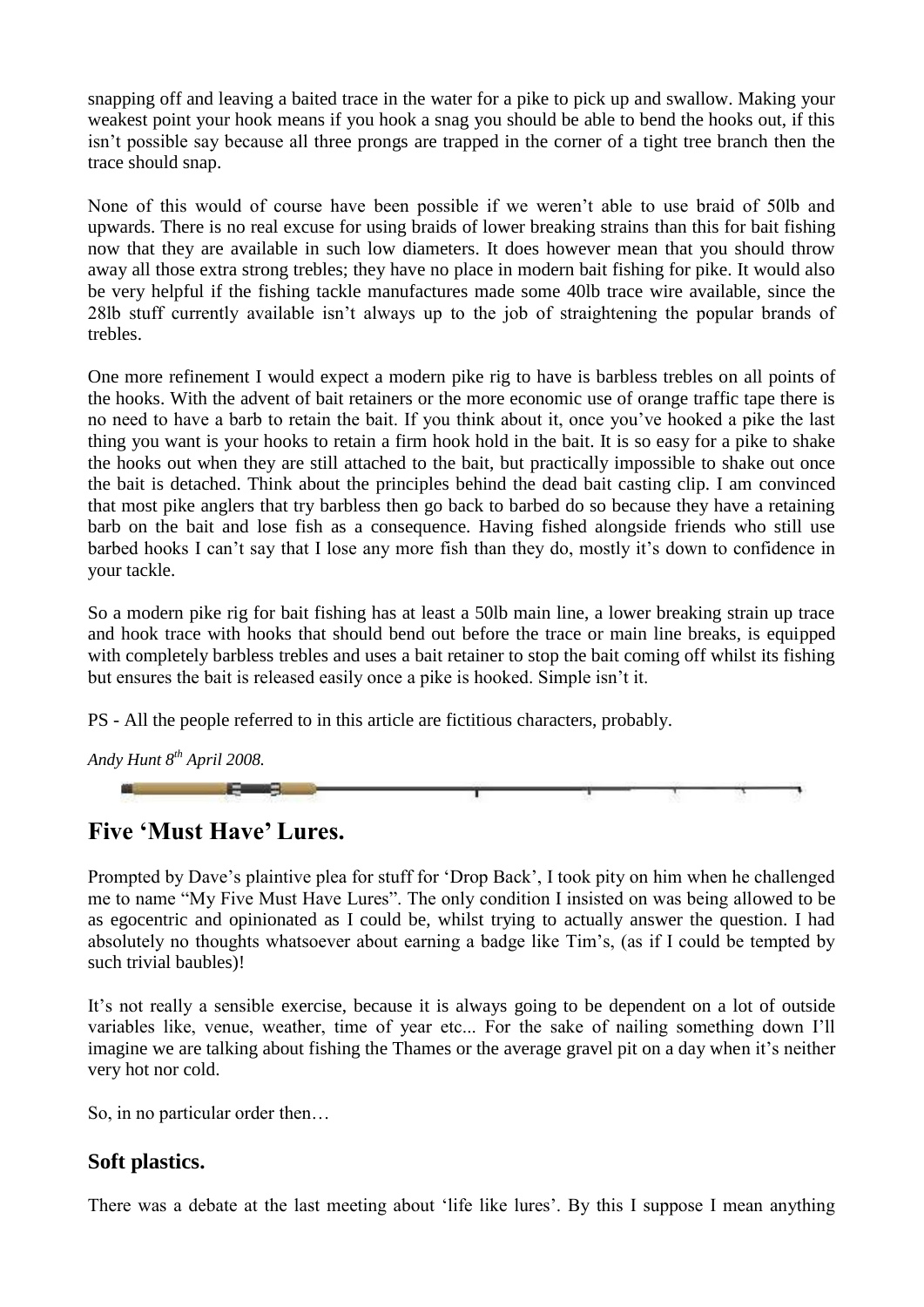usually in soft plastic, actually resembling a fish. Replicants, Castiacs and Storm Shads, and their like, come into this category. They definitely work fine and it"s hard not to believe it"s because they do actually look so much like fish. One can only speculate that"s what the fish think when they see one going by…..maybe !!



I struggled with these for while until I shared a boat with a friend who caught a lot on them. When I clocked what he was doing, my results improved dramatically. Basically I learnt to retrieve them faster and not bother with any jerking.

The single hook Storm Shad types can be effective bumped along the bottom, if you can find anywhere with a clean bottom!!! Obviously not a Thames weir pool!

#### **Spinnerbaits.**

Another definite "Must Have" lure. Most of mine are homemade and are biggish and heavy-ish compared with shop bought ones, between 1oz and 3oz, occasionally heavier. Andy Hunt calls them "industrial". There is a huge variety in blade arrangements, all of which have their applications, but you could probably get away with two or three most of the time. A Colorado blade, a willow leaf blade or a double blade in a lot of different configurations, all have an effect on speed and depth. All retrieves work fine; fast, slow, shallow, deep, mid water… I can never understand why nor how some people claim they can"t catch with one. I reckon it would even be possible to train a chimp to use one!!!!

#### **Crank baits.**

These are lures I don't use that much, but they are a must for occasional casting as a variation, but more importantly for trolling where it's allowed.

Choose your favourite, even the horribly unimaginative, common-or-garden Super Shad Rap if you like. A deep-diver is sometimes useful, even on the Thames, but not to be included in a must have list.

I"ve got lots I have made myself that work fine, but one of my all time favourites is the Shallow Invader. It's a shallow-diver (duh) on the cast, yet usefully, a bit deeper on the troll. It has a great action and is half soft plastic, but still a crank bait.

Another crank bait I like that is fairly new to me is the Rapala Jointed X-Rap. It's a bit small for me at only five inches, (I normally prefer things over six inches). It has not only caught pike for me, but also perch and chub.

#### **Jerkbaits.**

This is a big category and one in which it is more difficult to name just one. Top of the pick, however, is the Squirrely Burt. Yet another half soft plastic, but still a proper jerkbait. I have caught a lot fish on them. They require weighting and/or tuning, which is somewhat of a black art, in trying to get it right. This aspect is too